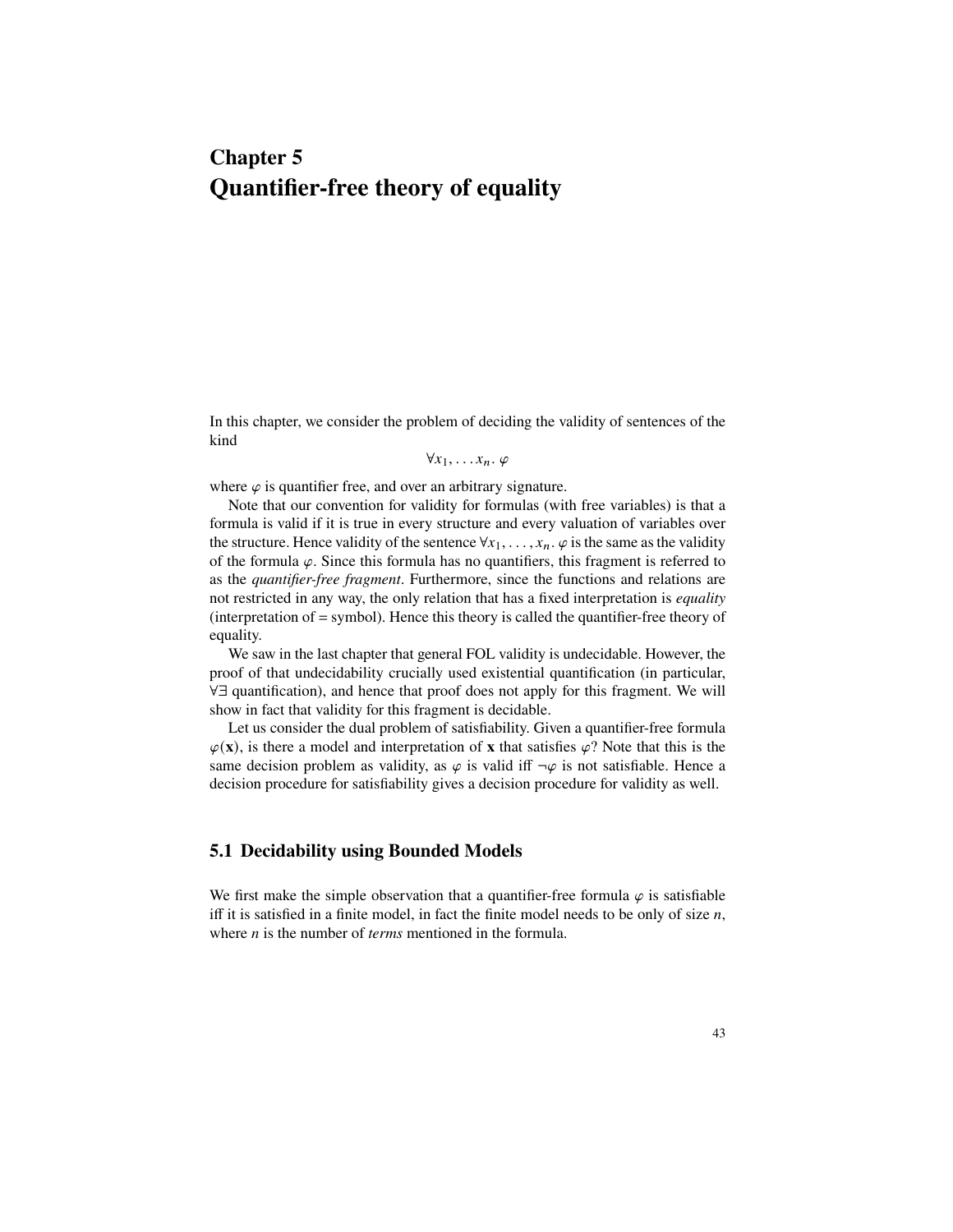Let  $\varphi(\mathbf{x})$  be a satisfiable quantifier-free formula. Let M be a (potentially infinite) model and s be an interpretation of the variables **x**, under which  $\varphi(\mathbf{x})$  is true, i.e.,  $M \models \varphi(\mathbf{x}).$ 

Now let us construct a *finite* model M' from M that also satisfies  $\varphi$ . Let T be the terms mentioned in  $\varphi$ ; T is finite, and let's say  $|T| = n$ . Without loss of generality, assume  $n > 0$  (if not, add a conjunction  $x = x$  to the formula to introduce a term x). Let the universe in M be  $U_M$ . Now, under the interpretation s, each term  $t \in T$ evaluates to an element  $[t]_s \in U_M$ .

Let us define the model M' as follows: the universe U' of M' is  $\{ [t]_s \mid t \in T \}$  $(i.e., the finite subset of elements that terms evaluate to. For every relation symbol  $R$ ,$  $R(\overline{u})$  is true in M' iff  $R(u)$  is true in M. Functions are a bit more complex to define. Let us fix an arbitrary element *e* in U'. Define  $f^{M'}(\overline{u})$  to be  $f^{M}(\overline{u})$  if  $f^{M}(\overline{u}) \in U'$ , and  $e$  otherwise.

The above construction basically takes the sub-universe corresponding to the terms mentioned in  $\varphi$ , restricts the relations and functions to this subset, and when the function maps a vector of elements to an element outside this subset, map it to  $e$ instead.

Our claim now is that M' with the same interpretation s will also satisfy  $\varphi$ . First, we prove that every term in  $\varphi$  maps to the *same* element in  $M'$  as it does in  $M$ . And hence any atomic formula  $R(\vec{t})$  as well as any atomic formula  $t = t'$  will evaluate the same way under both models. It follows that the formula  $\varphi$  will evaluate to *true*.

The above argument shows that satisfiability for quantifier-free formulas is decidable. We can just enumerate all possible models of size  $n$ , where  $n$  is the set of terms mentioned in  $\varphi$ , choosing all possible interpretations for functions, relations, constants, and variables, and check if any of them satisfy  $\varphi$ .

If the signature (including arities) are *fixed*, and validity of formulas only over the fixed signature is to be decided, we can even do this in Np. We can just nondeterministically guess the model of size  $n$  and the interpretation, and check if the formula is satisfied. Since checking whether a formula holds in the model can be done in polynomial time, this gives an NP algorithm.

It is also easy to see that the problem is NP-hard as well, as it essentially includes Boolean logic. Reduction from SAT: Given a propositional formula  $\alpha$ , introduce a new variable x, and replace each proposition occurrence  $p$  in  $\varphi$  with the atomic formula ( $p=x$ ). This formula is satisfiable iff  $\alpha$  is satisfiable. Hence satisfiability of quantifier-free formulas is NP-complete.

## **5.2 An Algorithm for Conjunctive Formulas**

The above proof that checking satisfiability is NP-hard is a bit unsatisfactory, as it shows it is hard because of the Boolean logic within in. What is the precise complexity of reasoning with equality itself?

We can ask the above question more precisely by asking what is the complexity of deciding *conjunctive* formulas. Can they be decided in polynomial time?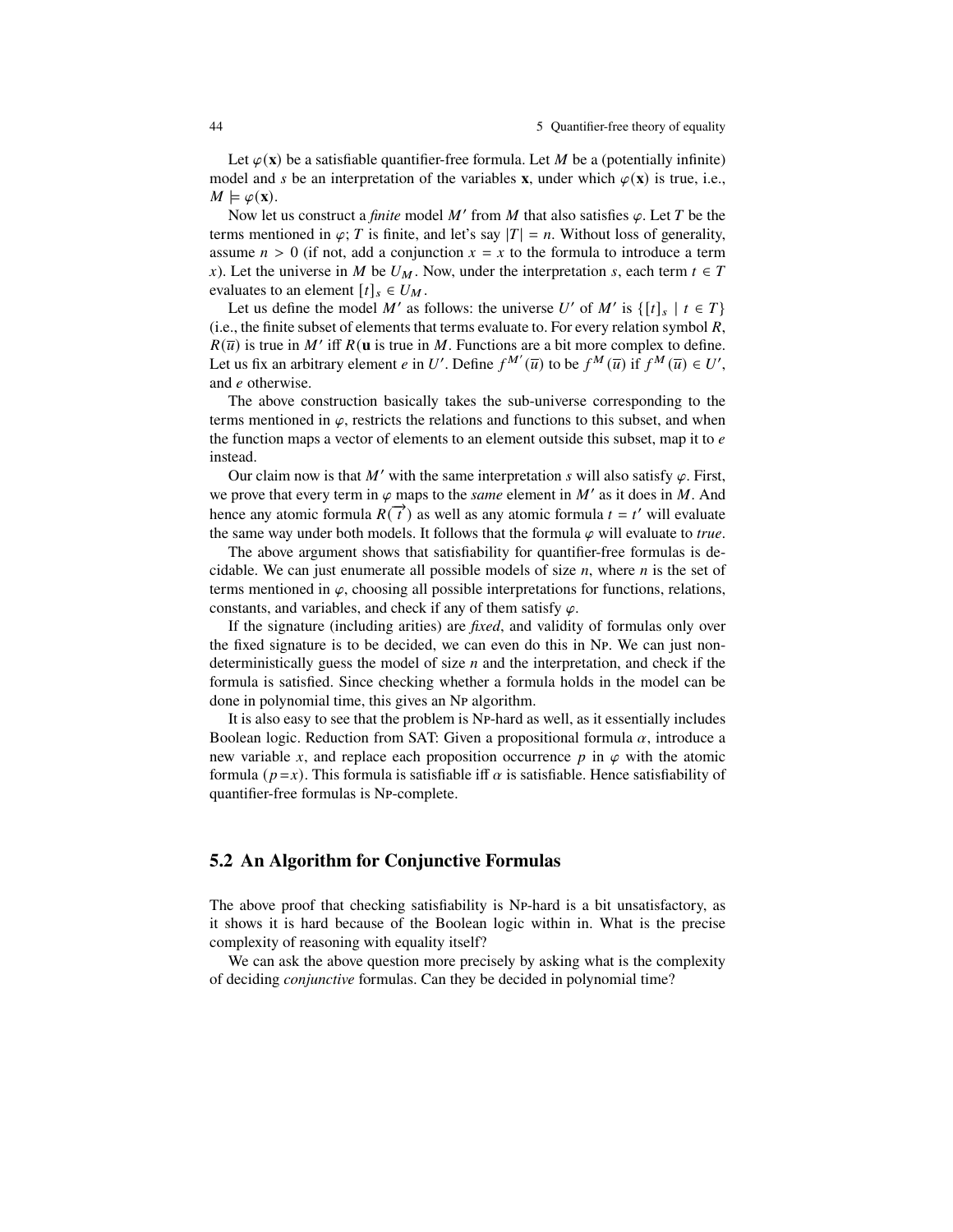#### 5.2 An Algorithm for Conjunctive Formulas 45

It turns out that the problem is indeed solvable in polynomial time. We will consider an algorithm in this section that clearly works in polynomial time if the arity of functions/relations are fixed (i.e., bounded by  $k$ ). However, it turns out that one can implement this algorithm using clever data-structures to get a polynomial time algorithm even when arities are not fixed (see Calculus of Computation, Chapter 9, Section 9.3, for example).

To simplify the algorithm, let us first get rid of predicates (other than equality) from the formula. This can be done easily. Let us fix a constant  $\pi$ . We can model a predicate  $p \subseteq U^n$  as a *function*  $f_p : U^n \to U \cup \{T\}$ , with the understanding that  $p(\overline{u})$  is true iff  $f_p(\overline{u}) = \pi$ . Hence, given a formula  $\varphi$  with functions and relations, we can replace each occurrence of  $p(\bar{t})$  with  $f_p(\bar{t}) = \pi$ , to get a formula  $\varphi'$  such that  $\varphi$  is satisfiable iff  $\varphi'$  is satisfiable. (We leave this as an exercise.)

Let  $\varphi$  be a conjunctive formula that is quantifier-free, that uses function symbols and =, but no relation symbols. Then  $\varphi = \alpha_1 \wedge \alpha_2 \wedge \ldots \alpha_n$ , where each  $\alpha_i$  is a literal of the form  $t = t'$  or  $\neg (t = t')$ .

Since the formula is conjunctive, let us look upon the formula as a set of conjuncts:  $\{\alpha_1,\ldots,\alpha_n\}$ . In fact, let us divide these formula into two sets  $E \cup D$ , where E consists of equalities of the form  $t = t'$  and D consists of disequalities of the form  $\neg(t = t')$ . Let us look upon the elements of  $E$  and  $D$  as pairs of terms of the form  $(t, t')$ .

Our key idea is now to build a model, if the formula is satisfiable, just using the terms T mentioned in the formula  $\varphi$ , which is finite and linear in  $|\varphi|$ . Furthermore, our idea is to find the *smallest* set of equality constraints that are imposed by the set of equalities in  $E$ . It turns out that such a smallest set always exists, and is called the *congruence closure of*  $E$ , denoted  $CC(E)$ , and is easy to compute in polynomial time. We then check whether any of the disequalities are violated in  $CC(E)$ . Then there is a violation iff the formula is not satisfiable.

The *congruence closure of*  $E$ ,  $CC(E)$  is the smallest set such that:

**Includes** *E*: For every  $(t, t') \in E$ ,  $(t, t') \in CC(E)$ **Reflexive closure:** For every  $t \in T$ ,  $(t, t) \in CC(E)$ **Symmetric closure:** For every  $t, t' \in T$ , if  $(t, t'), (t', t) \in CC(E)$ . **Transitive closure** For every  $t, t', t'' \in T$ , if  $(t, t') \in CC(E)$  and  $(t', t'') \in$  $CC(E)$ , then  $(t, t'') \in CC(E)$ . **Congruence closure** For every function symbol R of arity n, for every  $f(t_1, \ldots, t_n)$ ,  $f(t'_1, \ldots, t'_n) \in$  $T$ , if  $(t_1, t'_1), (t_2, t'_2), \ldots (t_n, t'_n) \in CC(E)$ , then  $(f(t_1, \ldots, t_n), f(t'_1, \ldots, t'_n)) \in$ 

 $CC(E)$ 

Intuitively,  $CC(E)$  is the reflexive, symmetric and transitive closure of  $E$ , and also congruence-closed, in the sense that if two tuples of terms are deemed equal by it, then the function expressions applied on those terms are also deemed equal.

It turns out that  $CC(E)$  exists (i.e., a smallest set of such equalities exists). Here is a simple proof. Define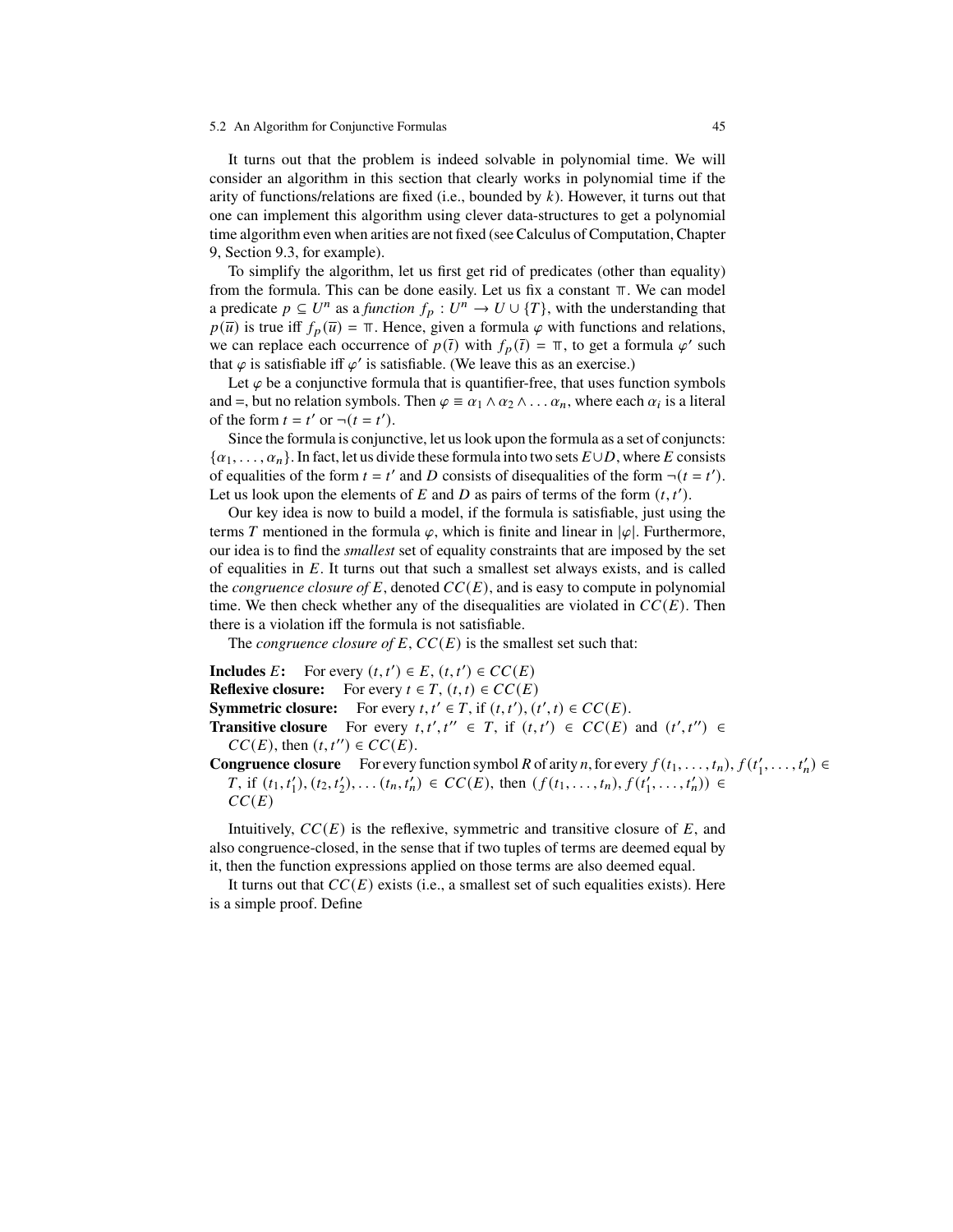46 5 Quantifier-free theory of equality

$$
CC_0 = E
$$
  
\n
$$
CC_{i+1} = CC_i
$$
  
\n
$$
\cup \{(t, t) | t \in T\}
$$
  
\n
$$
\cup \{(t, t') | (t', t) \in CC_i\}
$$
  
\n
$$
\cup \{(t, t') | \exists t'' \in T, (t, t''), (t'', t') \in CC_i\}
$$
  
\n
$$
\cup \{(f(t_1, ..., t_n), f(t'_1, ..., t'_n)) | (t_1, t'_1), ..., (t_n, t'_n) \in CC_i, f(t_1, ..., t_n), f(t'_1, ..., t'_n) \in T\}
$$

Now, let  $CC = \bigcup_{i \in \mathbb{N}} CC_i$ . Then it is easy to prove that CC has the required properties and is the smallest set that has these properties (readers should prove this for themselves). Since  $T$  is finite, the above procedure in fact terminates, i.e., there will be an *i*, such that  $CC_i = CC_{i+1}$ , in which case we can stop, as the future sets will all be the same. It's easy to see that this is in fact a polynomial time algorithm, since  $CC_i$  monotonically increase and can have at most  $|T|^2$  pairs. We will see later in this section a concrete algorithm that does this computation a bit better.

Now let  $M$  be any model that satisfies the equalities in  $E$ . Then it is clear that  $M$ will satisfy the equalities in  $CC(E)$  as well, since what we demand of  $CC(E)$  are properties satisfied by equality. Consequently, the equalities in  $CC(E)$  are logically implied by the equalities in  $E$ .

Let us now prove:

## **Lemma 5.1** *There exists a model satisfying the equalities in* E and the disequalities *in D* exist iff  $CC(E) \cap D = \emptyset$

*Proof* In the forward direction, assume  $M$  is a model satisfying the equalities in E and the disequalities in D. Then, as we argued above, the equalities in  $CC(E)$ must be satisfied in  $M$  as well, as they are logically implied by the equalities in  $E$ . It follows that since every disequality in D is satisfied by  $M$ ,  $CC(E)$  and D cannot have a common pair of terms.

In the other direction, assume  $CC(E)$  and D are disjoint. Let us define the equivalence relation  $\sim$  over T defined by  $CC(E)$  as  $t \sim t'$  iff  $(t, t') \in CC(E)$ . It is easy to see that  $\sim$  is indeed an equivalence relation.

Let us construct a model M, where the universe U of M is  $T/\sim$ , i.e., the universe is the set of equivalence classes of  $\sim$ . Interpret each constant symbol c occurring in  $\varphi$  as the equivalence class  $\llbracket c \rrbracket$ , and each variable x occurring in  $\varphi$  as the equivalence class  $\llbracket x \rrbracket$ . The interpretation for a function symbol f on a vector of elements  $e_1, \ldots e_n$  is defined as follows (for the definition below, fix a particular element  $e^*$  arbitrarily):

- If there are some terms  $t_1 \in e_1, \ldots, t_n \in e_n$  such that  $f(t_1, \ldots, t_n)$  is a term in T, then map  $f(e_1, ..., e_n)$  to  $\llbracket f(t_1, ..., t_n) \rrbracket$ .
- Else, map  $f(e_1, \ldots, e_n)$  to  $e^*$ .

Note that the above model construction is well defined only because  $CC(E)$ satisfies the congruence-closure condition. For example, if  $t_1 \sim t_2$ , then we would need  $f(t_1) \sim f(t_2)$  in order for the definition of f to be well-defined.

It is now straightforward to argue, by induction on structure of terms, that for every term  $t$ , the term evaluates to the element  $[t]$  in this model. Consequently all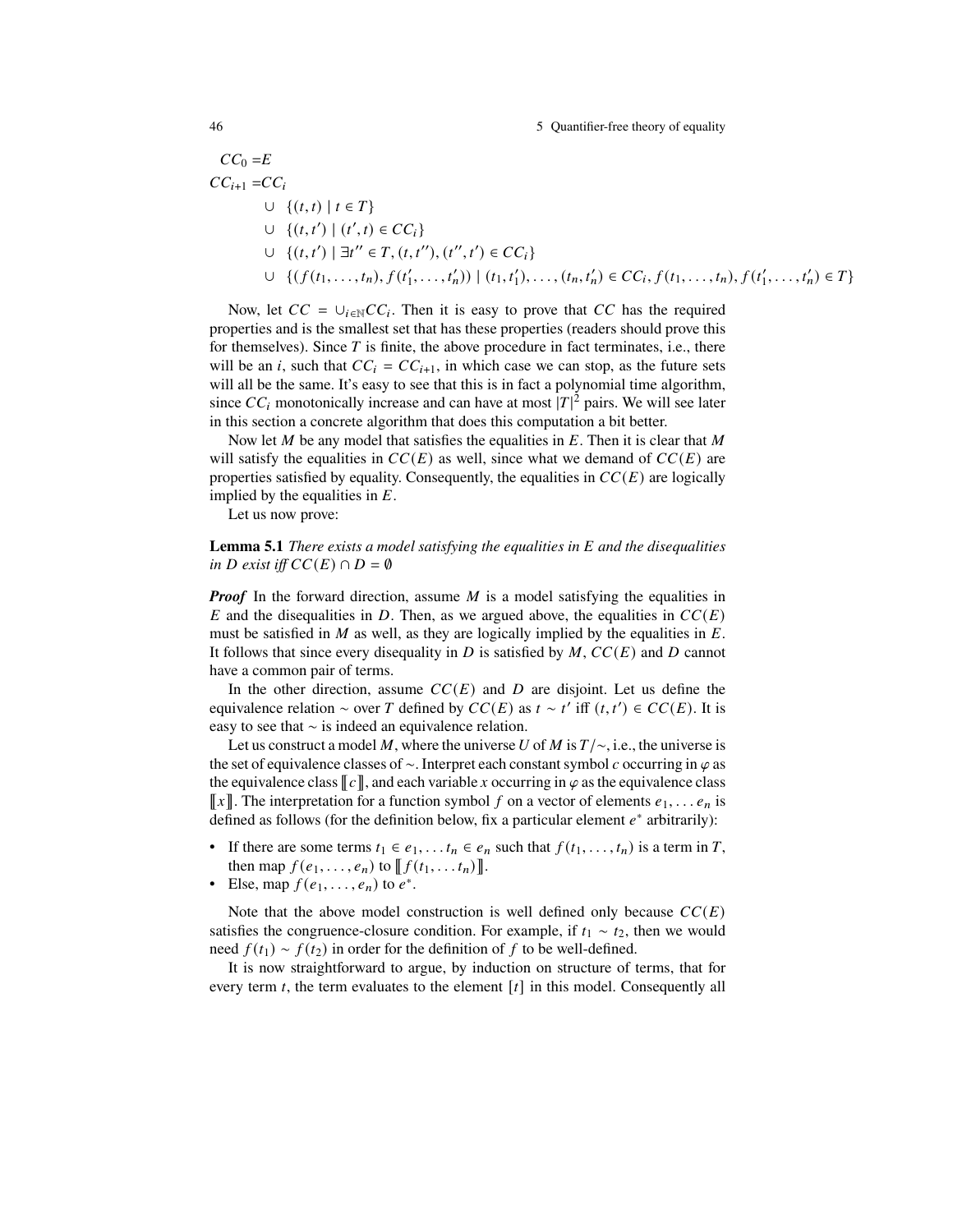the equalities E are satisfied. Also, every disequality  $(t, t') \in D$ , we are guaranteed  $[t] \neq [t']$ , since  $CC(E) \cap D = \emptyset$ . Hence the formula holds in the model, and is hence satisfiable.  $\Box$ 

The above shows that in order to check whether a quantifier-free conjunctive formula  $\varphi$  is satisfiable, we just need to compute  $CC(E)$  and check if  $CC(E) \cap D = \emptyset$ , where E and D are the equalities and disequalities occurring in  $\varphi$ .

## **5.2.1 Computing**  $CC(E)$

One simple method for computing the congruence closure, especially on paper manually, is to compute successive equivalence relation using its *equivalence* classes.

An equivalence relation  $\sim$  over T can be represented as a set of sets that form a partition of T, i.e., as  $\{E_1, \ldots E_k\}$  where each  $E_i \subseteq T$ , the sets are all disjoint, and their union is  $E_i$ .

Given such a representation of  $\sim$ , let us define a *Merge* operation on them: *Merge*( $\sim$ ,  $E_i$ ,  $E_j$ ), where  $E_i$ ,  $E_j$  are two equivalence classes of  $\sim$  simply merges the two equivalence classes into one and results in a new equivalence relation. More precisely, if  $\sim$  is  $\{E_1, \ldots, E_k\}$ , then *Merge*( $\sim$ ,  $E_i$ ,  $E_j$ ) is  $\sim$ ' whose representation is  ${E_r | r \neq i, r \neq j} \cup {E_i \cup E_j}.$ 

The algorithm for computing congruence closure is then as follows. :

- Initialize  $\sim$  to  $\{\{t\} \mid t \in T\}$ . In other words, we start with each term in its own equivalence class.
- For every  $(t, t') \in E$ , merge  $[t]$  and  $[t]'$ .
- Do the following till  $\sim$  stabilizes:
	- If there are any terms  $t_1, \ldots, t_n, t'_1, \ldots, t'_n \in T$  such that both  $f(t_1, \ldots, t_n)$  and  $f(t'_1, \ldots, t'_n)$  are in T, and if  $[f(t_1, \ldots, t_n)]$  is not equal to  $f(t'_1, \ldots, t'_n)$ , then merge them.
- Check whether there is any disequality  $(t, t') \in D$  such that  $[t] = [t']$ ; if there is, report formula is unsatisfiable; otherwise, report formula is satisfiable.

Let us illustrate through an example:

*Example 5.2* This example is taken from the book Calculus of Computation. We want to know whether the following formula is satisfiable:

$$
f(a,b) = a \land f(f(a,b),b) \neq a
$$

Equalities *E* are  $\{(f(a, b), a)\}.$ 

Disequalities D are  $\{(f(f(a,b),b),a)\}\)$ 

The set of terms T is  $\{a, b, f(a, b), f(f(a, b), b)\}$ .

We start with the equivalence relation:

$$
\{ \{a\}, \{b\}, \{f(a,b)\}, \{f(f(a,b),b)\} \}
$$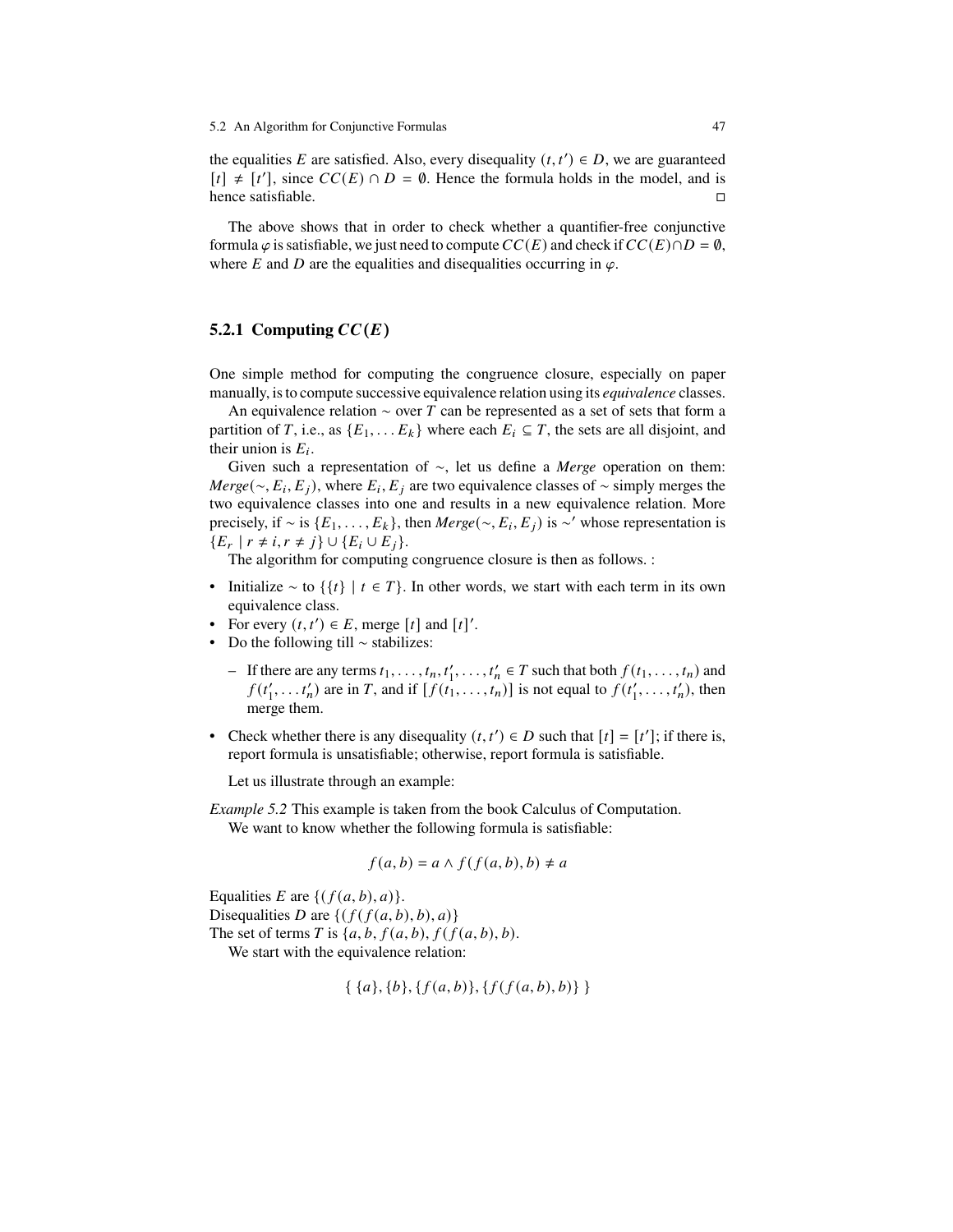Since  $(f(a, b), a)$  are in  $E$ , we merge their equivalence classes to get:

$$
\{ \{a, f(a,b)\}, \{b\}, \{f(f(a,b),b)\} \}
$$

Since  $a$  and  $f(a, b)$  are in the same equivalence class, and since  $b$  and  $b$  are in the same equivalence class, we merge  $f(a, b)$  and  $f(f(a, b), b)$  to get:

$$
\{ \{a, f(a,b), f(f(a,b),b)\}, \{b\} \} \}
$$

It is easy to verify that the equivalence classes have stabilized.

We can now check whether the disequalities are all satisfied. But since  $f(f(a, b), b)$ and  $a$  are in the same equivalence class, we report that the formula is unsatisfiable.

Let us now illustrate an example where the formula is satisfiable, and also illustrate the model construction involved in the Lemma above.

*Example 5.3* We want to know whether the following formula is satisfiable:

$$
f(a) = b \land f(b) = a \land f(f(a)) = c \land \neg(f(a) = a)
$$

The equalities are:  $E = \{ (f(a), b), (f(b), a), (f(f(a)), c) \}.$ The disequalities are:  $D = \{(f(a), a)\}\$ 

The terms are  $T = \{a, b, c, f(a), f(b), f(f(a))\}.$ 

We start with the equivalence relation:

$$
\{ \{a\}, \{b\}, \{c\}, \{f(a)\}, \{f(b)\}, \{f(f(a))\} \}
$$

Since  $(f(a), b)$  is in  $E$ , we merge their equivalence classes to get:

 $\{ \{a\}, \{b, f(a)\}, \{c\}, \{f(b)\}, \{f(f(a))\} \}$ 

Since  $(f(b), a)$  is in  $E$ , we merge their equivalence classes to get:

$$
\{ \{a, f(b)\}, \{b, f(a)\}, \{c\}, \{f(f(a))\} \}
$$

Since  $(f(f(a)), c)$  is in  $E$ , we merge their equivalence classes to get:

$$
\{ \{a, f(b)\}, \{b, f(a)\}, \{c, f(f(a))\} \}
$$

Now, since  $b$  and  $f(a)$  are in the same equivalence class, we must merge the equivalence classes of  $f(b)$  and  $f(f(a))$ . We get:

$$
\{ \{a, f(b), c, f(f(a))\}, \{b, f(a)\} \}
$$

The equivalence class has now stabilized. We note that there is only one disequality,  $(f(a), a)$ , and  $f(a)$  and a are in different equivalence classes. So we report the formula to be satisfiable.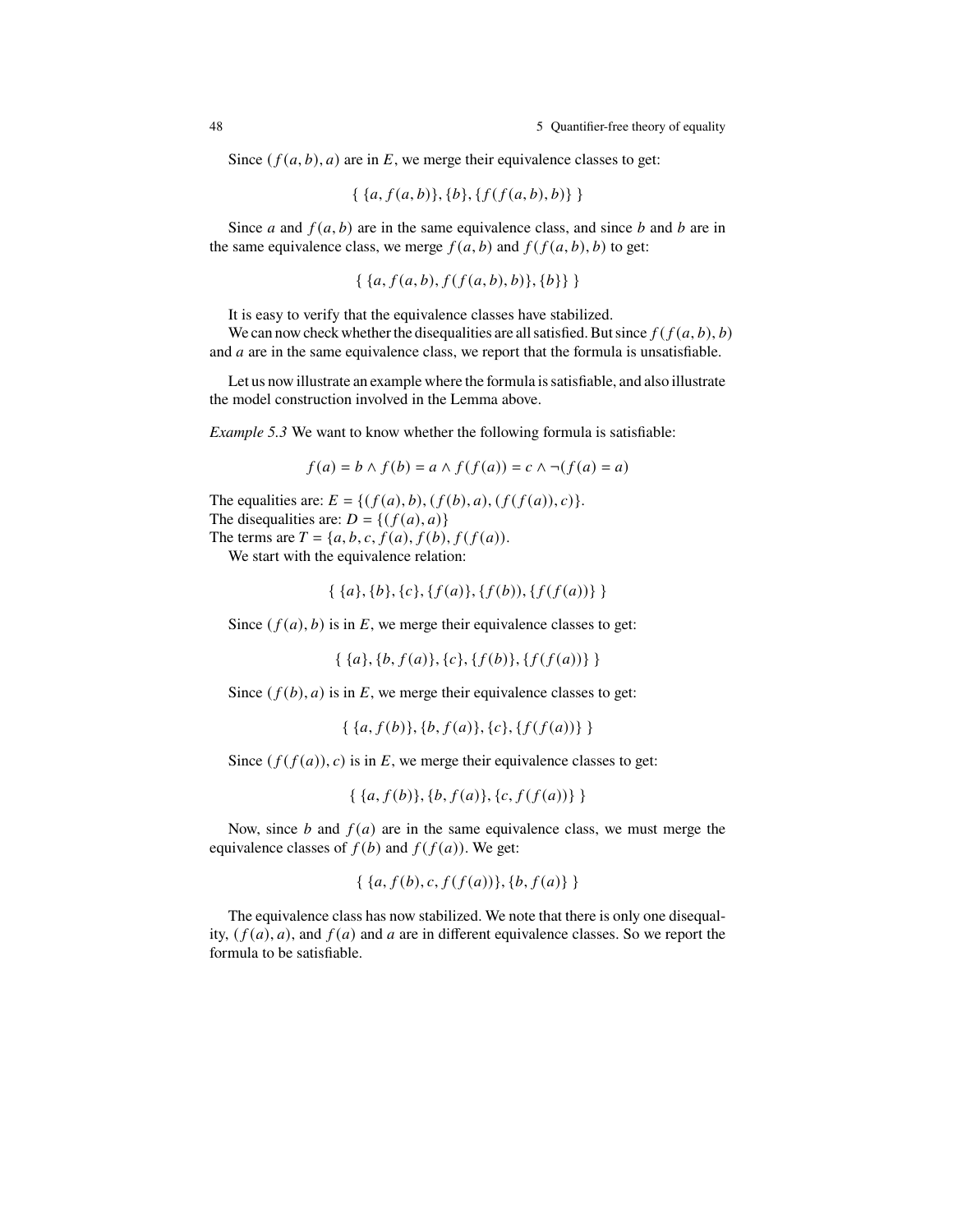#### 5.3 Axioms for The Theory of Equality 49

Let us examine now how the proof of the Lemma above constructs a model. We have two elements in our model,  $e_1$  standing for the class  $\{a, f(b), c, f(f(a))\}$  and  $e_2$  for the class  $\{b, f(a)\}.$ 

Since *a* is in  $e_1$  and  $f(a)$  is in  $e_2$ , we interpret that  $f(e_1) = e_2$ . Also, since  $f(a)$ is in  $e_2$  and  $f(f(a))$  is in  $e_1$ , we interpret  $f(e_2) = e_1$ . The constants a and c are interpreted as  $e_1$  (since they belong to  $e_1$ ) and the constant b is interpreted as  $e_2$  (as  $b$  belongs to  $e_2$ . This model satisfies the formula.

There are even faster ways to do congruence closure. Notice that the key operations above have to manipulate disjoint sets and support union (merge) and find (which equivalence class does an element belong to?). This turns out to be a well-studied data structure called *disjoint-set datastructure* (or *union-find datastructure* for which efficient algorithms are known. Note that the number of equivalence classes is  $n$ , where  $n$  is the number of terms in the formula, which is of course linear in the size of the formula. Now if the signature is finite and fixed, or if the signature had functions of fixed arity (the former implies the latter), then it is easy to see that the above algorithm can be implemented in polynomial time. If the maximum arity is k, then there are only  $n^k$  possible considerations of terms to consider for identifying candidates of equivalence classes to merge. If the signature consists of functions of arbitrary arity, it turns out that one can still effect a polynomial time algorithm, but we skip this here.

SMT solvers also implement fast algorithms for congruence closure. In particular, given a quantifier-free formula (not necessarily conjunctive), they look upon the formula as a Boolean formula over propositions (each proposition being an atomic formula), and call a SAT solver to find a satisfying valuation (if the SAT solver finds it unsatisfiable, then clearly the original formula is also unsatisfiable). The satisfying valuation can now be interpreted as a *conjunctive* set of equality and disequality constraints, which can then be checked for satisfiability using congruence-closure algorithms. If this conjunctive formula is unsatisfiable, it would return a *core* set of atomic formulas that already make it unsatisfiable, and the SAT engine will add that as a clause, and continue its search for valuations.

## **5.3 Axioms for The Theory of Equality**

In this book/course, we will treat the equality symbol  $(=)$  as an interpreted relation throughout— it is interpreted as equality of elements in the universe. However, in this section, we are briefly going to suspend that in order to understand what properties equality really satisfies.

Let us fix a FO signature, and for clarity, let us not have  $=$  as a symbol, but instead have the symbol  $\dot{=}$ . If  $\dot{=}$  was uninterpreted, what properties would we like it to satisfy?

Here are some properties (which we will call the *congruence axioms*) that equality clearly satisfies (we continue to write relations as  $t = t'$ )), instead of  $\dot{=} (t, t')$ :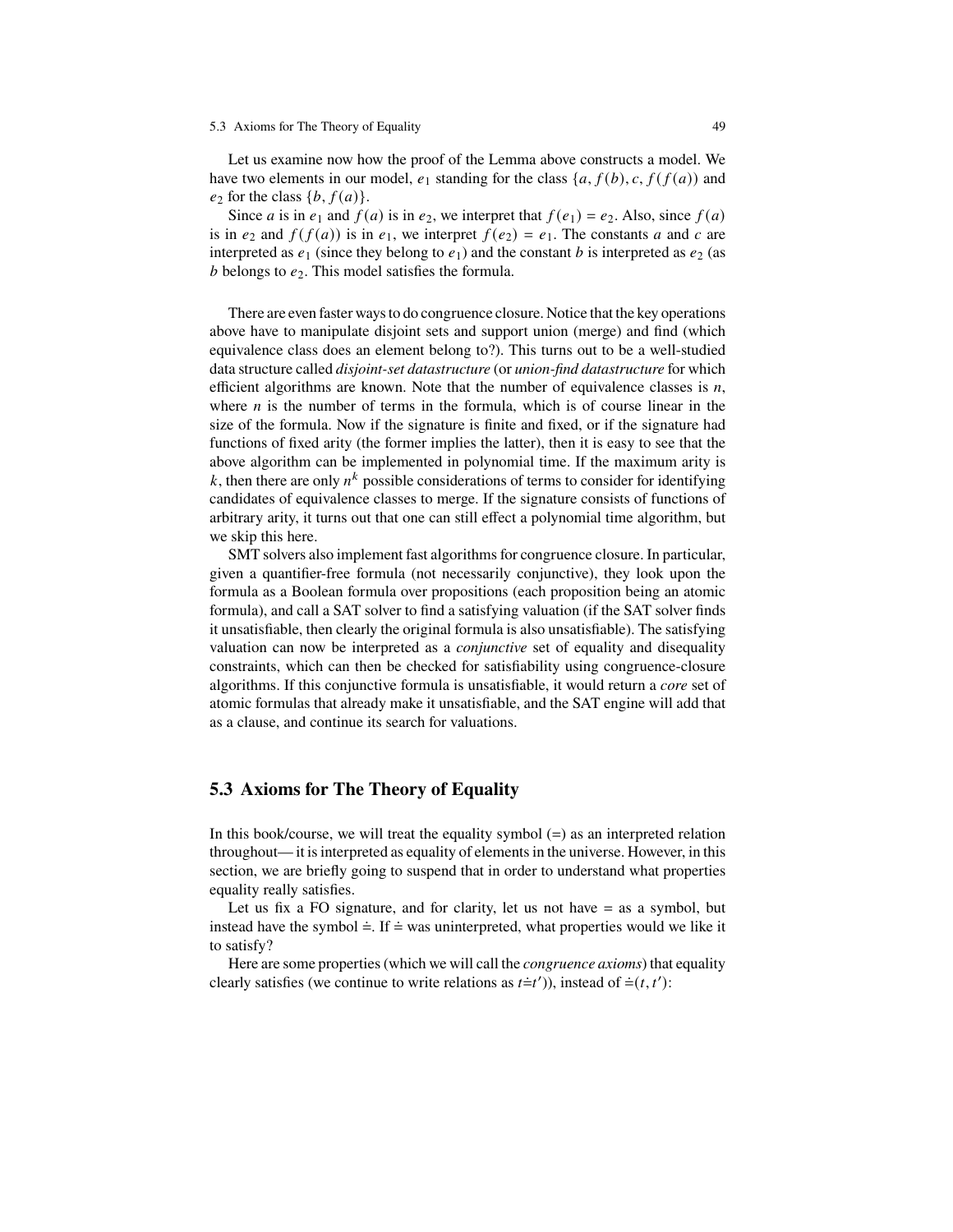50 5 Quantifier-free theory of equality

**Reflexivity''**  $\forall x. x \doteq x$ **Symmetry:**  $\forall x. (x \dot{=} y \Rightarrow y \dot{=} x)$ **Transitivity:**  $\forall x, y, z$ .  $(x \neq y \land y \neq z) \Rightarrow x \neq z$ **Congruence wrt relations:** For any relation  $R$  of arity  $n$ ,

$$
\forall x_1, \ldots x_n, y_1, \ldots, y_n. \left( \bigwedge_{i \in [1, n]} x_i \dot{=} y_i \right) \Rightarrow R(x_1, \ldots, x_n) \Leftrightarrow R(y_1, \ldots, y_n) \right)
$$

**Congruence wrt functions:** For any function  $f$  of arity  $n$ ,

$$
\forall x_1, \ldots, x_n, y_1, \ldots, y_n. \left( \bigwedge_{i \in [1, n]} x_i \doteq y_i \right) \Rightarrow f(x_1, \ldots, x_n) \doteq f(y_1, \ldots, y_n) \right)
$$

First, notice that the above doesn't ensure that  $\dot{=}$  will be interpreted as *true* equality on the model. For example, if there were two elements  $e_1$  and  $e_2$  such that all functions and relations behaved identically on them and no constant was interpreted as either of them, then we could relate them with  $\dot{=}$  and satisfy all the properties above. In fact, FO with  $\dot{=}$  (and without  $=$ ) will not be able to distinguish this model from one where we removed  $e_2$  and just had  $e_1$ . The above properties in fact only insist that  $\dot{=}$ is an equivalence relation that is also a congruence with respect to the relations and functions.

However, it turns out that the above properties are sufficient to capture equality as far as satisfiability/validity of logical formulae are concerned. It doesn't matter that the properties above capture only congruence and not true equality.

Let us formalize this. Let  $M$  be a model with universe  $U$  an interpretation of the relation  $\dot{=}$  that satisfies the congruence axioms given above. Then let  $M/\dot{=}$  be the model where we take as the universe the equivalence classes  $U/\dot{=}$ , and interpret relations and functions as follows:

• For any constant  $c$ ,

$$
c^{M/\dagger} = [c^M]
$$

• For any *n*-ary relation *,* 

$$
R^{M/\doteq}([e_1], [e_2], \ldots [e_n])
$$
 holds iff  $R^M(e_1, \ldots, e_n)$  holds

• For any *n*-ary function  $f$ ,

$$
f^{M/\doteq}([e_1],[e_2],\ldots [e_n])=[f^M(e_1,\ldots,e_n)]
$$

The above says that constants are interpreted in  $M/\doteq$  as the equivalence class of their interpretation in M, and relations and functions are interpreted in  $M/\dot{=}$ depending on how the relations and functions are interpreted on the elements in their equivalence classes. The reason the above is well-defined is because  $\dot{=}$  satisfies the congruence axioms.

We can now show the following: